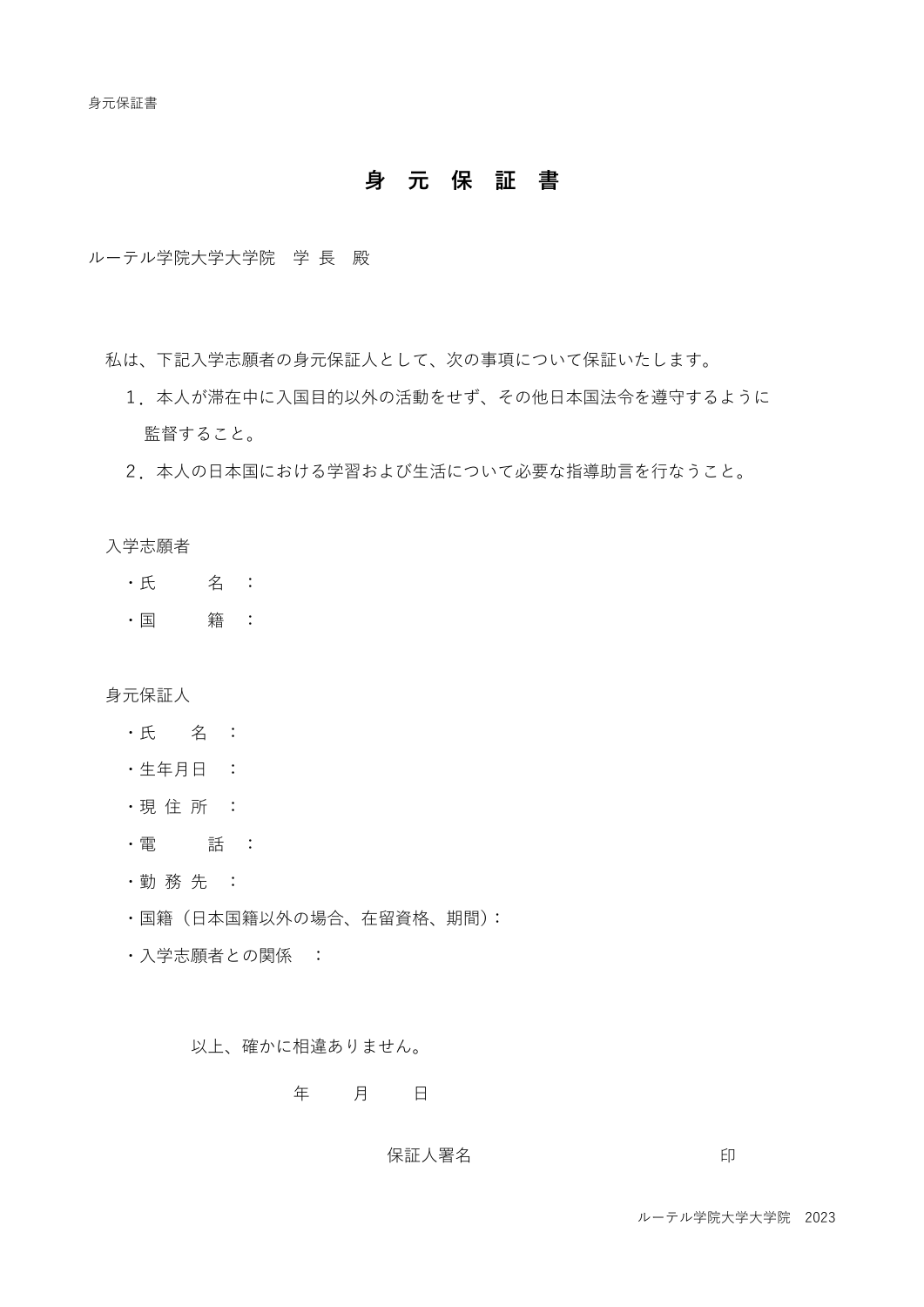# **財 政 保 証 書**

### **Statement of Financial Support**

#### ルーテル学院大学大学院 学 長 殿

To the President of Japan Lutheran College Graduate School

### 私は、下記入学志願者の財政保証人として、下記の事項について保証いたします。

As the guarantor of the applicant for admission named below, I guarantee the following:

1.志願者在学中の本人の学費

Applicant's tuition expenses during the period of study

2.志願者在学中の本人の生活費 Applicant's living expenses during the period of study

3.志願者本人の帰国旅費 Applicant's travel expenses

4. その他志願者に関わる財政の一切 Any other expenses incurred by the applicant

### **入学志願者 Applicant for admission**

| ∼<br>--<br>◡<br>$\overline{\phantom{0}}$ | 籍<br>ᆕ<br>خدر<br>_ |  |
|------------------------------------------|--------------------|--|
| Name                                     | Nationality        |  |

### **財政保証人 Financial Guarantor**

| 名<br>氏<br>Name      |                                                                                                  | 生年月日<br>Date of birth                     |  |
|---------------------|--------------------------------------------------------------------------------------------------|-------------------------------------------|--|
| 現住所<br>Address      |                                                                                                  |                                           |  |
| 電話<br>Telephone no. |                                                                                                  | 勤務先<br>Place of employment                |  |
| 国籍<br>Nationality   | ※日本国籍以外の場合、在留資格、期間<br>When other than Japanese, give status of residence,<br>period of residence | 入学志願者との関係<br>Relationship to<br>applicant |  |



I hereby attest that the above is true

年 月 日(Date)

保証人署名 アンドライブ しょうしゃ 印

Guarantor's Signature